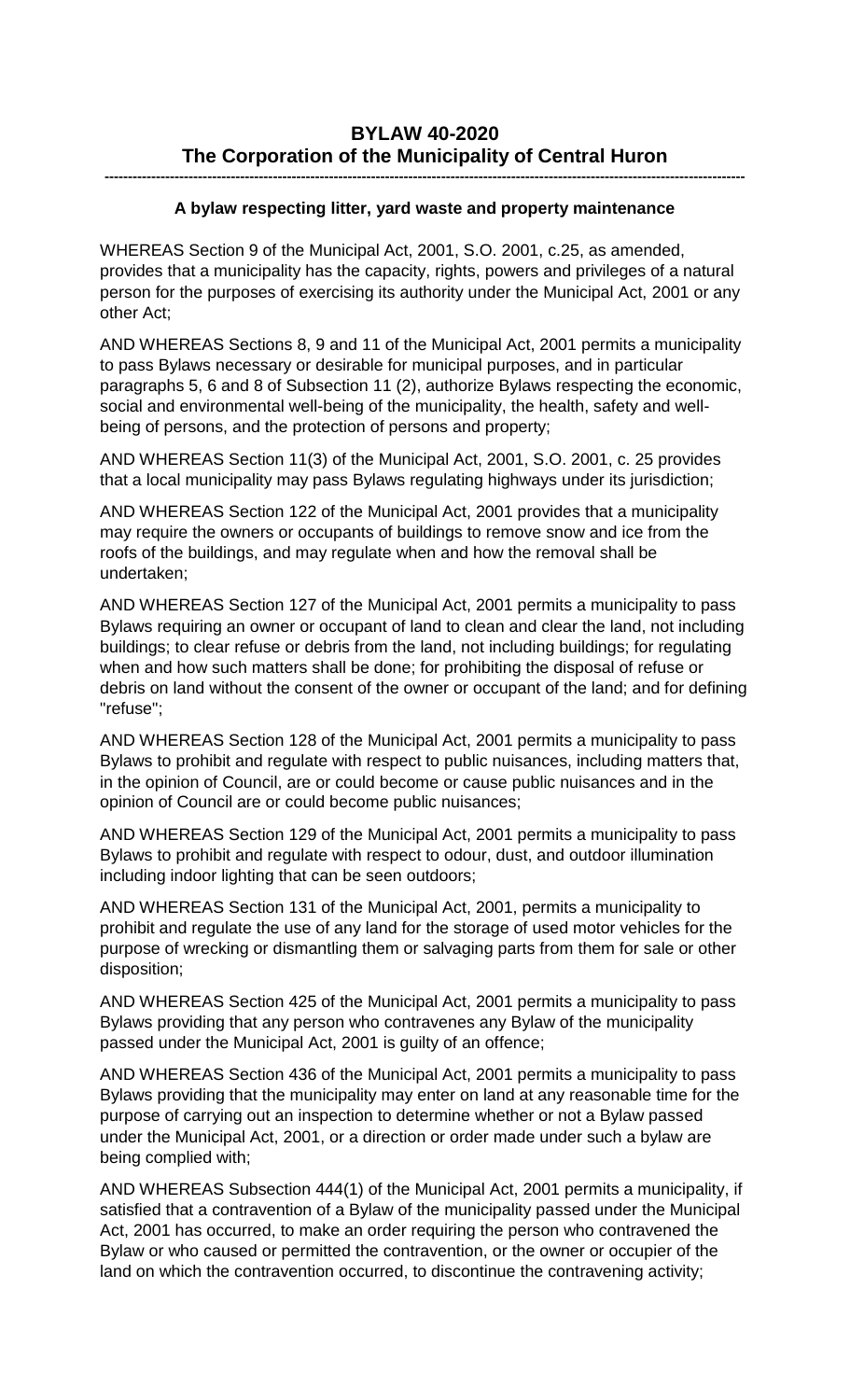AND WHEREAS Subsection 445(1) of the Municipal Act, 2001 permits a municipality if satisfied that a contravention of a bylaw of the municipality passed under this Act has occurred, the municipality may make an order requiring the person who contravened the bylaw or who caused or permitted the contravention or the owner or occupier of the land on which the contravention occurred to do work to correct the contravention.

AND WHEREAS Subsection 446(1) of the Municipal Act, 2001 provides that if a municipality has the authority under the Municipal Act, 2001 or any other Act, or under a Bylaw under the Municipal Act, 2001 or any other Act, to direct or require a person to do a matter or thing, the municipality may also provide that, in default of it being done by the person directed or required to do it, the matter or thing shall be done at the person's expense;

AND WHEREAS Subsection 446(2) of the Municipal Act, 2001 provides that a municipality may enter upon land at any reasonable time for the purposes of Subsection 446(1);

AND WHEREAS Subsection 446(3) of the Municipal Act, 2001 permits a municipality to recover the costs of doing a matter or thing under Subsection 446(1) from the person directed or required to do it by action or by adding the costs to the tax roll and collecting them in the same manner as property taxes;

AND WHEREAS in the opinion of Council, deems it necessary to regulate the cleaning and clearing of land, maintenance of boulevards and the clearing of snow and ice from sidewalks and roofs of buildings within the Municipality;

NOW THEREFORE the Council of the Corporation of Central Huron HEREBY ENACTS AS FOLLOWS:

## **I. ADMINISTRATION AND INTERPRETATION**

### **Short Title**

1. This Bylaw may be referred to as "Clean Yards Bylaw"

### **Administration**

1.1. This Bylaw will be administered by the Clerk and may be enforced by the officers.

### **Interpretation**

- 1.2. For the purposes of this Bylaw:
	- a) In the interpretation and application of the provisions of this Bylaw, unless otherwise stated to the contrary, the provisions shall be held to be the minimum requirements for the promotion of the public, health, safety, comfort, convenience and general welfare.
	- b) Council of the Municipality deems standing water, loose rubbish and debris on lands and unkempt property a nuisance that could create a health and safety hazard for the public.

### **Word Usage**

1.2.1 Words in singular shall be deemed to include plural and words in plural shall be deemed to include singular and shall read with all changes in gender or number as the context may require.

### **Reference to Legislation**

1.2.2. Reference to any Act, Regulation or Bylaw is reference to that Act, Regulation or Bylaw as it is amended, or re-enacted from time to time.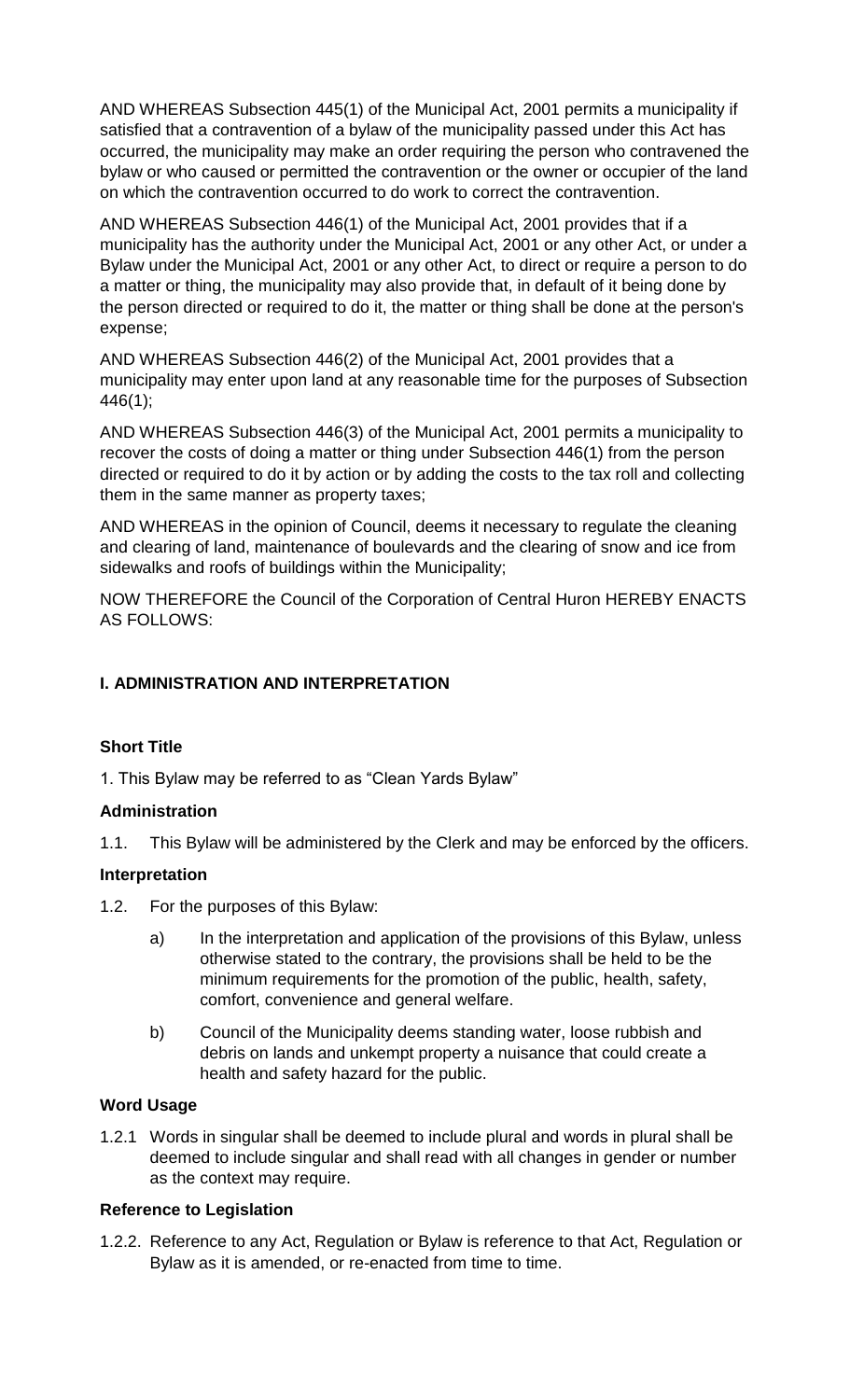## **Conflict**

- 1.2.3. Where there is a conflict between a provision of this Bylaw and a provision of any other Municipal Bylaw, the provision that establishes the highest standards to protect the health and safety of the public shall apply.
- 1.2.4. Where the provisions of this Bylaw conflicts with any Act, the provisions of the provincial standards shall prevail.
- 1.2.5 In the case of a conflict between this Bylaw and the permitted uses of Municipal Zoning Bylaw, the provisions that establish the highest standards to protect the health and safety of the public shall apply.

## **II. DEFINITIONS**

- 2. In this Bylaw,
- 2.1. "Adjacent Boulevard" means the boulevard immediately adjacent to the front, side, rear or exterior side yard of a property.
- 2.2. "Adjacent sidewalk" means a public sidewalk located on a boulevard immediately adjacent to the front, side, rear and/or exterior side yard of a property.
- 2.3. "Bylaw" means this Clean Yards Bylaw.
- 2.4. "Boulevard" means that portion of every road allowance within the limits of the Municipality which is not used as a sidewalk, driveway access, traveled roadway or shoulder.
- 2.5. "Clear waste water" means waste water containing no impurities or contaminants that are harmful to a person's health, plant or animal life or that impair the quality of the natural environment.
- 2.6. "Clerk" means the Clerk appointed on behalf of the Municipality and includes his/her designate.
- 2.7. "Costs" means all monetary expenses incurred by the Municipality during and throughout the process of any remedial work, including interest and may include an administrative surcharge amount as determined by the Municipality's Fees and Charges Bylaw.
- 2.8. "Council" means the Council of the Municipality of Central Huron.
- 2.9. "Composting" means the biological degradation or breakdown of organic material into a dark soil-like material called humus.
- 2.10. "Derelict motor vehicle" means a vehicle having missing bodywork components or parts, including tires or damaged components, parts, bodywork, glass or deteriorated or removed adjuncts, which prevent its mechanical function, and includes motor vehicles not licenced for the current year.
- 2.11. "Dwelling unit" means a room or rooms in which a kitchen, living quarters and sanitary conveniences are provided for use of the residents and their guests and with a private entrance from the outside of the building or from a common hallway or stairway inside.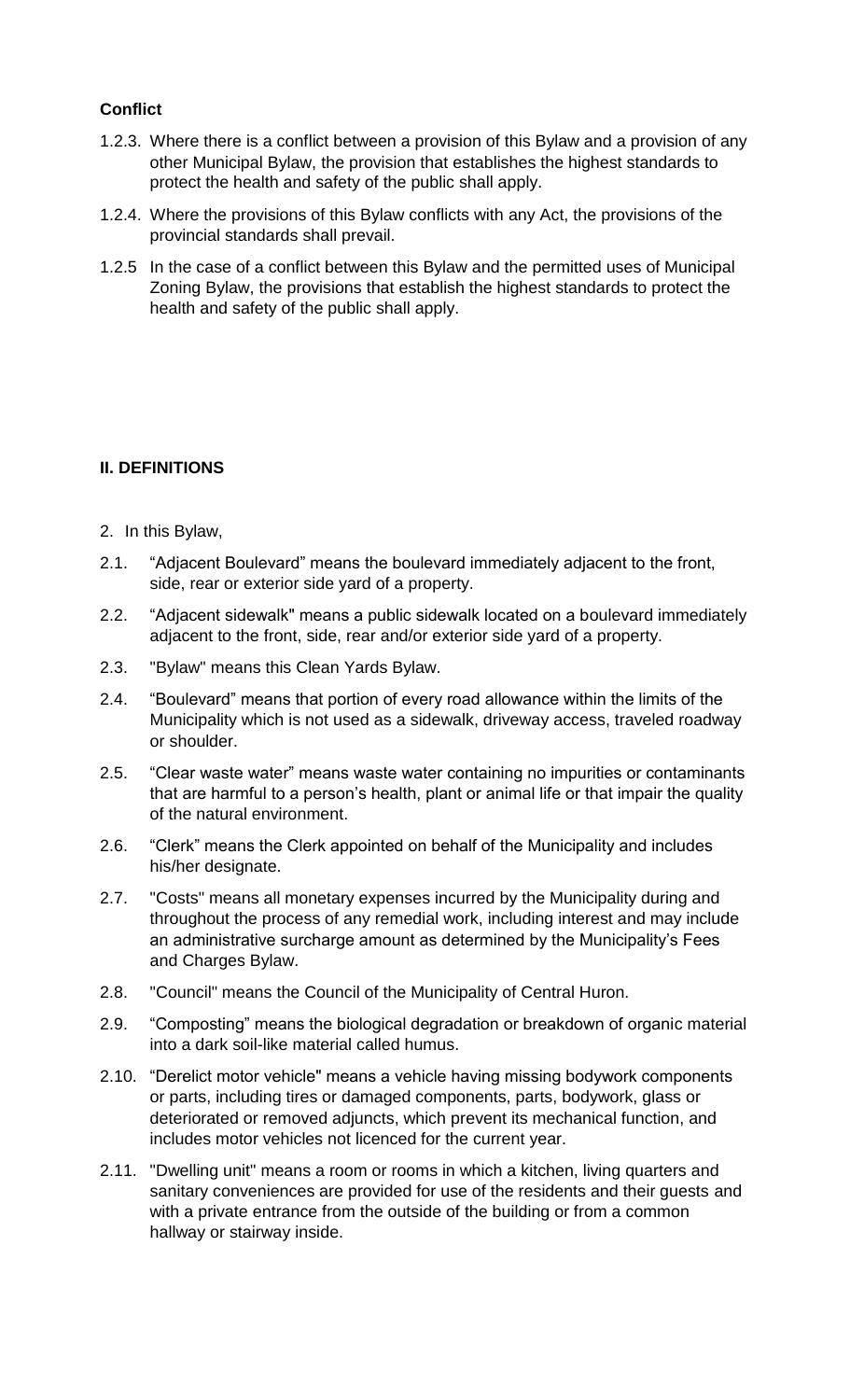- 2.12. "Fill" means any type of material capable of being removed from or deposited on lands, such as soil, stone, sod, turf, concrete, and asphalt either singly or in combination.
- 2.13. "Graffiti" means writing, drawing, or symbols applied to any surface, and includes scribbles, scratches and/or sprayed illicitly on a wall or other surface. Graffiti ranges from simple written words to elaborate wall paintings.
- 2.14. "Highway" means a common and public walkway, lane, street, avenue, parkway, driveway, square, place, bridge, viaduct or trestle, designed and intended for, or used by, the general public for the passage of vehicles and pedestrians and includes the untraveled portion of a road allowance, a street as defined in the Municipal Act, 2001 and the Highway Traffic Act and a highway as defined in the Municipal Act, 2001 and the Highway Traffic Act.
- 2.15. "Infestation" means the overrunning of a property by vermin, rodents and insects.
- 2.16. "Medical Officer of Health" refers to the Medical Officer of Health for Huron County.
- 2.17. "Motor vehicle" means an automobile, truck, motorcycle, snowmobile, trailer, recreational vehicle and any other vehicle propelled or driven by other than muscular power, but does not include the cars of electric or steam railways, or other motor vehicles running solely upon rails, or a traction engine, farm tractor, self-propelled implement of husbandry or road building machine within the meaning of the Highway Traffic Act.
- 2.18. "Natural garden" means a defined area of vegetation that has been deliberately planted or cultivated with species of wildflowers, shrubs, perennials, ornamental grasses or combinations of them, consistent with a managed and natural landscape.
- 2.19. "Officer" means a person appointed and/or responsible for the enforcement of provisions of Municipal Bylaws and may include his/her designate.
- 2.20. "Owner" means the registered owner of land or the occupant, tenant, leasee or the person for the time being managing or receiving the rent of the property, whether on its own account or on account of an agent or trustee of any other person or anyone of the aforesaid.
- 2.21. "Person" includes an individual, association, firm, partnership, corporation, trust, organization, trustee, agent or legal representative of an individual.
- 2.22. "Property" means land and includes; a parcel or tract of land capable of being conveyed as a separate parcel pursuant to the provisions of the Planning Act, or is described in accordance with a registered Plan of Condominium.
- 2.23. "Public Nuisance" means an activity or activities, intentional or negligent in origin, which have a detrimental impact on the use and enjoyment of properties in the vicinity of the premises and for the purposes of this Bylaw includes odour, dust and illumination.
- 2.24. "Recreational Vehicle" means a specially designed vehicle used for recreation purposes, whether or not it is required to be licensed, including an all-terrain vehicle, a snowmobile, a camper, a motor home, a boat or trailer.
- 2.25. "Refuse" or "Debris" or "Rubbish" means any waste material of any kind whatsoever and without limiting the generality of the foregoing includes: inoperative or unlicensed vehicles or boats and mechanical equipment, automobile and mechanical parts, tires, furnaces, water and fuel tanks, furniture, glassware, plastic, cans, garden refuse, grass clippings, trees, tree branches, earth or rock fill, animal feces, materials from construction or demolition projects, old clothing and bedding, refrigerators, freezers, or similar appliances, whether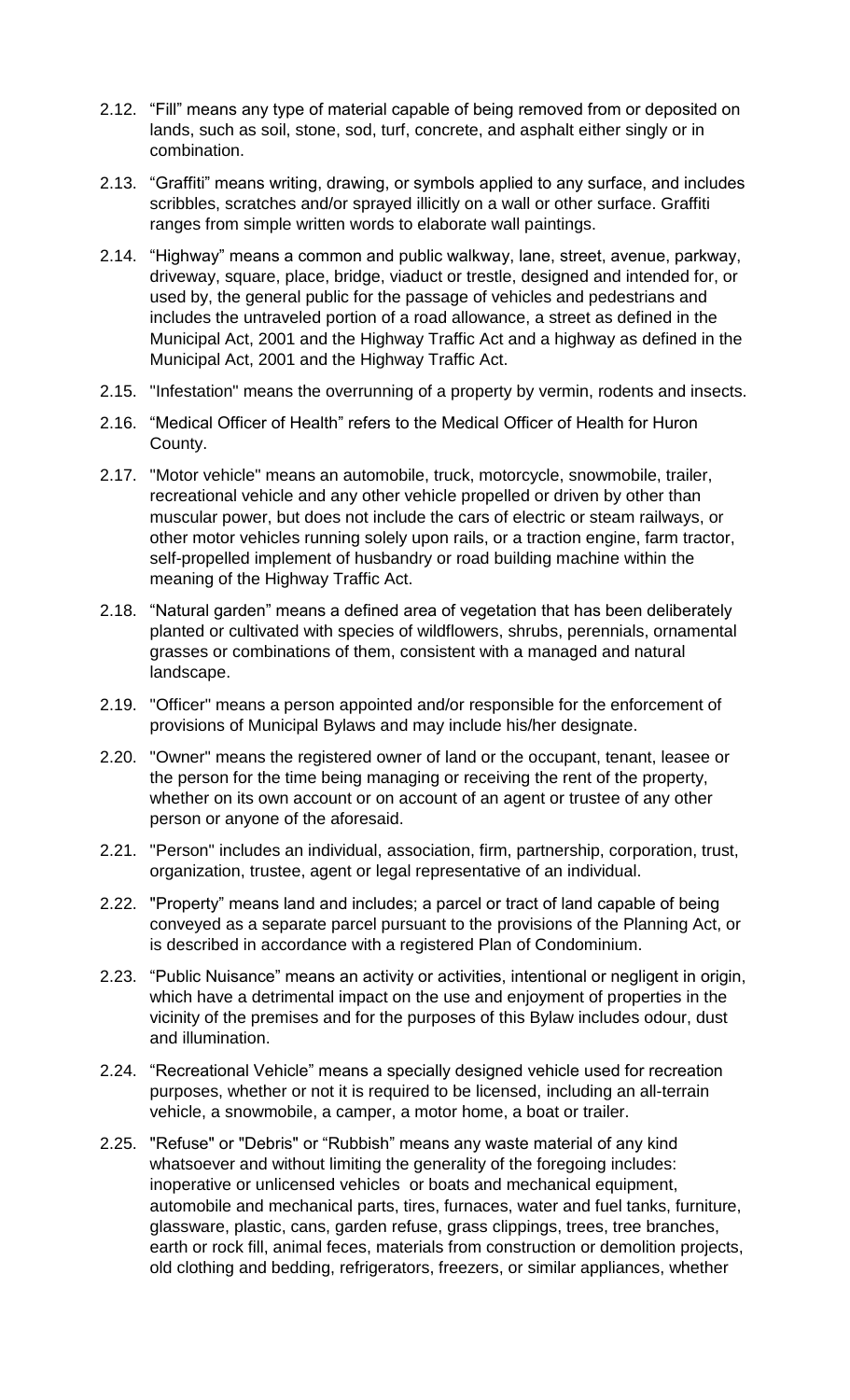operable or inoperable, containers of any kind and unmaintained garden fixtures and any objects or conditions that might create a health, fire or accident hazard.

- 2.26. "Remedial work" means all work necessary for the correction or elimination of a contravention of this Bylaw as cited in any order issued under this Bylaw, including any such condition or health hazard, actual or potential, that the contravention may pose.
- 2.27. "Sewage" means, a liquid or water borne waste, of industrial or commercial origin, or of domestic origin, including human body waste, toilet or other bathroom waste, and shower, tub, culinary, sink and laundry waste, or liquid or water borne waste discharged or from a public pool to a drain. 'Grey water' means sanitary sewage of domestic origin that is derived from fixtures other than sanitary units.
- 2.28. "Sidewalk" means a municipal or regional sidewalk located on a boulevard.
- 2.29. "Standing Water" means any water, other than a natural body of water that exists on a permanent basis that is found on the ground.
- 2.30. "Trailer" means a vehicle that is at any time drawn upon a highway by a motor vehicle, except an implement of husbandry, another vehicle or any device or apparatus not designed to transport persons or property, temporarily drawn, propelled or moved upon such highway, and except a side car attached to a motorcycle, and shall be considered a separate vehicle and not part of the motor vehicle by which it is drawn.
- 2.31. "Municipality" means The Corporation of the Municipality of Central Huron.
- 2.32. "Waste" means any waste of any kind whatsoever and without limiting the generality of the forgoing includes; rubbish and debris, refuse, sewage, effluent, garbage, or litter of any type including household waste.
- 2.33. "Weed(s)" means a noxious weed designated by or under the Weed Control Act, R.S.O. 1990, c. W.5, including any weed designated as a local or noxious weed under a Bylaw.
- 2.34. "Yard" means an open, uncovered space on a lot appurtenant to a main building and unoccupied by buildings or structures except as specifically permitted elsewhere in this Bylaw. In determining yard measurements the minimum horizontal distance from the respective lot lines shall be used; and,
	- a) "Exterior Side Yard" means the side yard of a corner lot which side yard extends from the front yard to the rear yard between the street line and the nearest wall of any building or structure. The minimum exterior yard means the minimum depth of an exterior side yard on a lot between the exterior side lot line and the nearest wall of any building or structure on the lot.
	- b) "Front Yard" means a yard extending across the full width of a lot between the front lot line and the nearest wall of any building or structure on the lot. The minimum front yard means the minimum depth of a front yard on a lot between the front lot line and the nearest wall of any building or structure on the lot.
	- c) "Rear Yard" means a yard extending across the full width of a lot between the rear lot line and the nearest wall of any building or structure on the lot. The minimum rear yard means the minimum depth of a rear yard on a lot between the rear lot line and the nearest wall of any building or structure on the lot.
- 2.35. "Zoning Bylaw" means a Bylaw passed by Council under the authority of the Planning Act.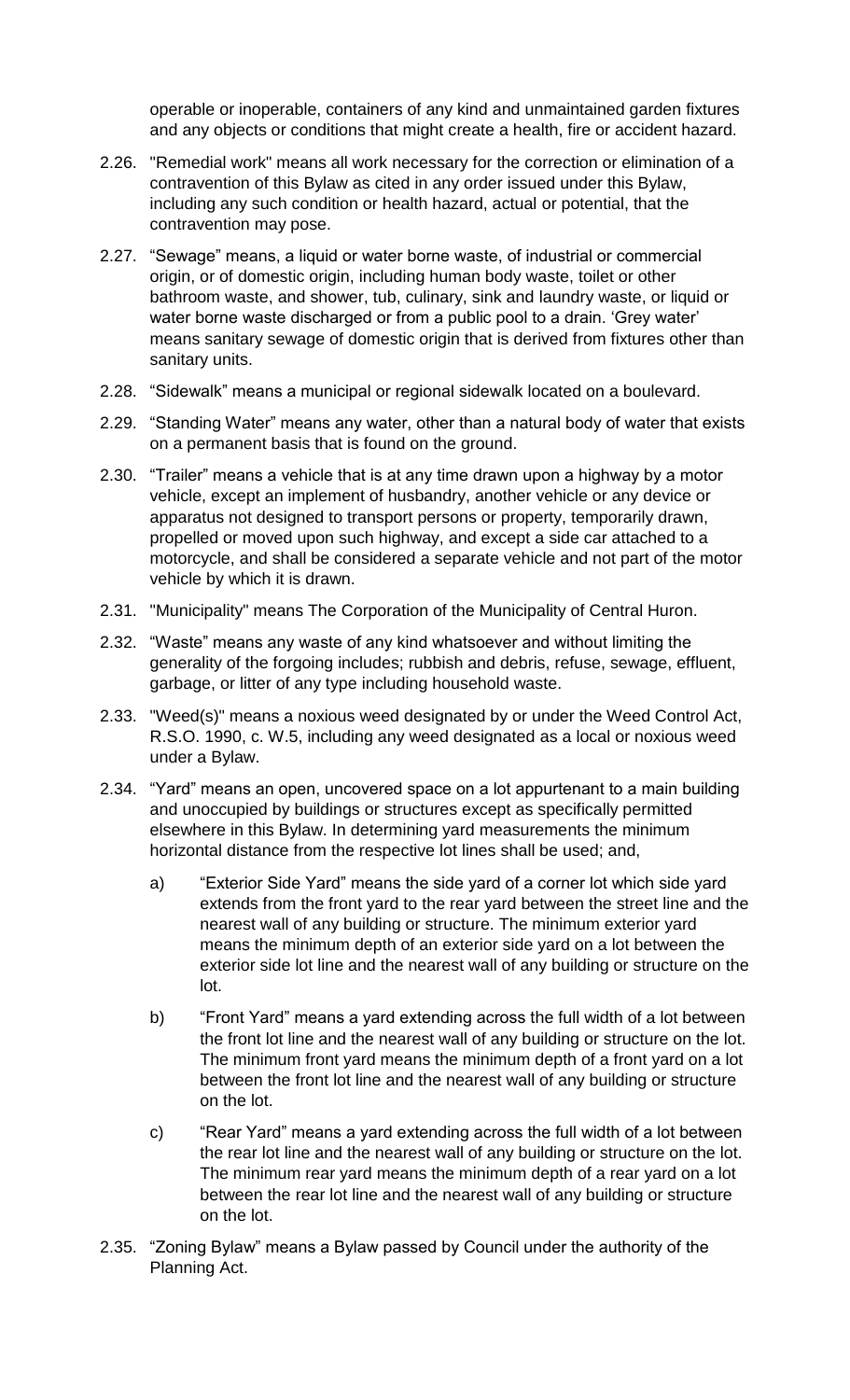# **III. STANDARDS FOR ALL PROPERTIES**

### **Property Maintenance**

3. Every owner of property shall keep their property maintained free of accumulation of rubbish, debris, discarded objects, and shall also keep their property free from conditions such as holes or excavations that might create a health, safety, or accident hazard.

### **Landscaping**

- 3.1. Every owner shall ensure suitable ground cover be provided to prevent erosion of the soil.
- 3.2. Every owner shall ensure where grass forms part of the ground cover, it shall be resodded or reseeded as often as required to maintain the grass in a living condition and not allowed to grow at a height of more than six (6 inches).
- 3.3. Notwithstanding section 3.2 where a natural garden forms part of the ground cover, it shall be maintained in a living condition. Trees/Plants/Vegetation
- 3.4. Every person shall ensure that vegetation on his/her property be kept trimmed and from becoming unreasonably overgrown in a fashion that may affect safety, visibility, or the passage of the general public.
- 3.5. Every person shall keep his/her property reasonably clear from weeds, heavy growth, and dead or dying trees and shrubs, and all trees on the property shall be pruned so as to be free from dead or dying branches.
- 3.6. No person shall have, plant, grow, maintain or permit on his/her property; a hedge, shrub, plant or tree which:
	- a) interferes with the safety of the public;
	- b) affects the safety of vehicular or pedestrian traffic;
	- c) constitutes an obstruction of view for vehicular or pedestrian traffic;
	- d) wholly or partially conceals or interferes with the use of any hydrant or water valve, or other utility;
	- e) encroaches upon any sidewalk or pavement or traveled portion of any street or highway; or
	- f) overhangs over any sidewalk, pavement or traveled portion of any street or highway.

### **Dirt Piles**

- 3.7. Every person shall keep their property graded, and any fill placed on property, shall be levelled within fourteen (14) days of placement of such fill material. No fill shall be left in an uncovered state, meaning not covered by sod, or seed on any property for longer than thirty (30) days unless the property is actively being farmed or a construction site.
- 3.8. Notwithstanding section 3.7 any dirt placed or levelled must be done to the satisfaction of the Bylaw Enforcement Officer.

### **Property Maintenance-Waste**

- 3.9. Every person shall:
	- a) keep his/her property free and clear of all refuse, debris, rubbish, or waste of any kind, including from any objects or conditions that may create a health, fire or accident hazard;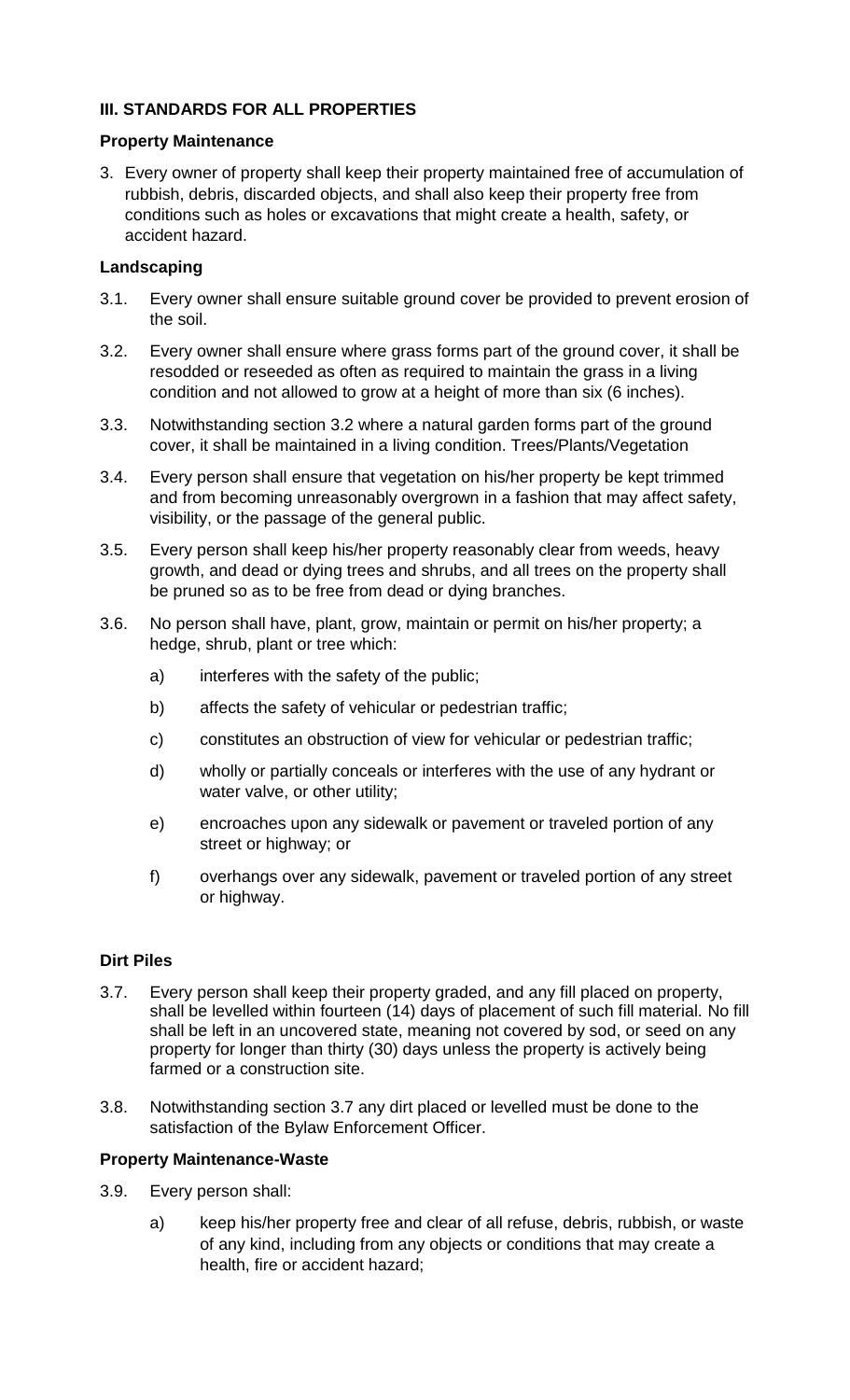- b) ensure that his/her land is free and clear of infestation;
- c) ensure garbage, rubbish, are promptly stored in receptacles and removed in a timely manner.

## **Garbage Refuse and Disposal**

- 3.10. Every owner of property shall store household waste in rigid, watertight containers, which are maintained in good condition without holes or spillage and with secure lids when stored outdoors, and household waste shall not be stored in the front yard of a residential property where the property has a garage, side yard or designated storage facility.
- 3.11. Notwithstanding section 3.10, garbage may be placed in a front yard in accordance with Municipal garbage collection and regular scheduled pick up.
- 3.12. Materials of a flammable nature shall, if they are lawfully on the property, be safely stored or else removed at once from the property.
- 3.13. Containers shall be made available in a prominent position on non-residential property for the disposal of waste which may be discarded by customers and others, and land shall be kept free of such waste.
- 3.14. Where waste is to be stored or placed for disposal outside the enclosing walls of a building on non-residential property, the storage and placement of such receptacles shall:
	- a) be maintained at all times in a litter free condition and in a manner that will not attract pests or create a health concern or through deterioration, wind or misuse of the storage facility; and
	- b) be screened if less than sixty (60) metres (18.28 ft.) from a highway, walkway, park or residential property so as not to be visible from such locations.
- 3.15. A balcony, porch, deck or landing shall be maintained free from accumulation of refuse, debris or rubbish and any conditions that might create a health, fire or accident hazard.
- 3.16. In multiple occupancy dwellings, every garbage chute, garbage disposal room, garbage storage area, garbage container or receptacle shall be washed and disinfected as often as is necessary to maintain a clean and odour free condition.

### **Littering**

- 3.17. No person shall throw, place or deposit refuse, debris, rubbish, or waste of any kind on any property or highway.
- 3.18. No person shall throw, place, deposit leaves, grass clippings, dirt or snow on a highway, or sidewalk.

### **Unsafe/Hazardous**

- 3.19. Every owner shall:
	- a) keep his/her property free of holes or excavations which may create health or accident hazards;
	- b) ensure any excavation or other declivity, pit or hole is enclosed with a fence; and
	- c) ensure any open well is enclosed with a proper fitting lid.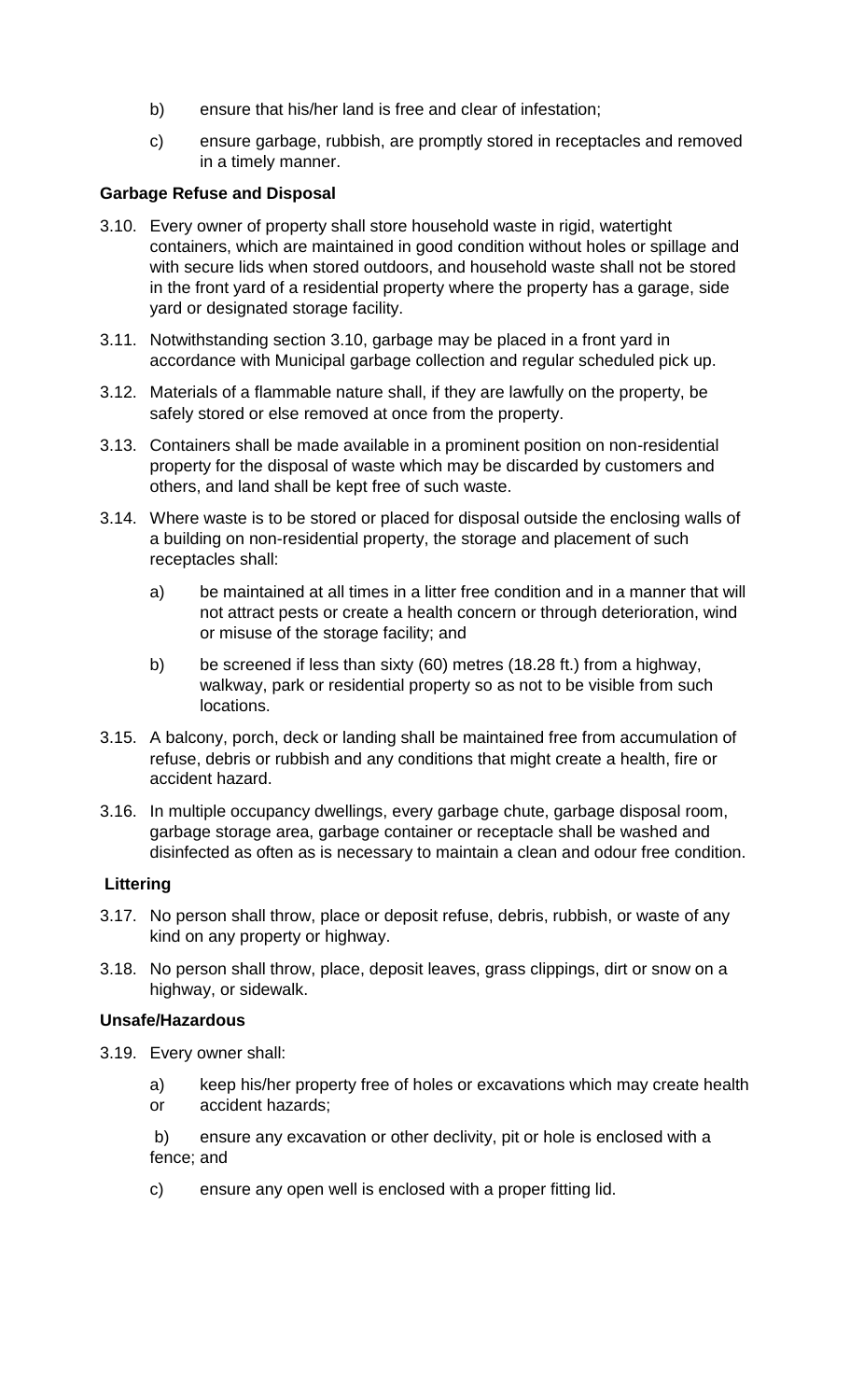### **Derelict Motor Vehicles/Trailers**

- 3.20. No owner shall use any property for the parking, storage, keeping or placement of the following:
	- a) derelict motor vehicles or motor vehicles that are unfit to be operated on a highway due to damage or poor repair;
	- b) motor vehicles that are not currently licensed for operation pursuant to the provisions of the Highway Traffic Act;
	- c) motor vehicles parts or components unless otherwise expressly permitted;
	- d) wrecked, dismantled, discarded, inoperative, or abandoned motor vehicles, machinery, trailers or boats.
- 3.21. Any vehicle, including without limitation of the generality of the foregoing, trailer, tractor, farm implements, truck camper, camper, boat or motorcycle, or remnant of part or parts thereof or mechanical equipment, which is in a wrecked, discarded, dismantled or inoperative condition vehicle or trailer that does not properly display thereon a valid and current licence plate or marker thereof, shall, for the purpose of this Bylaw be deemed to be discarded, inoperative or abandoned.
- 3.22. In the case of farm machinery or equipment on property where the 'use' of keeping same is permitted in accordance with the Zoning Bylaw, all such vehicles or equipment shall be parked or stored in a neat and orderly manner.
- 3.23. Section 3.20 does not apply to a property if the use is necessary in the operation of a permitted 'use' lawfully situated on the property pursuant to the Zoning Bylaw and/or respective site plan agreements, and their respective screening requirements.

### **Utility Trailer/Trailer/Boats/Vehicle**

- 3.24. No owner shall park, store, keep or place a recreational vehicle, utility trailer, trailer, boat, mobile home or similar vehicle in a front or exterior side yard of a property in an area identified as residential, pursuant to the Municipal Zoning Bylaw. Parking and Paved Areas
- 3.25. Every owner shall ensure that all steps, walks, driveways, parking spaces, and similar areas of yards shall be maintained in good repair so as to afford safe passage there along.
- 3.26. Every owner shall remove from the roof(s) and eave(s) of every building on the property any snow and ice that could pose a health and safety hazard to persons or property below, in the normal use of walkways, driveways, and parking areas adjacent to, and entrances to, such building(s).
- 3.27. Every owner shall ensure that parking areas other than those for residential properties but including those for apartment buildings shall be provided with secured perimeter curb stops or other restraining devices to prevent vehicles from damaging fences, lamp standards, poles or other structures adjacent to the parking lot or adjoining property and from encroaching onto adjoining property.

### **Screening**

3.28. The owner of any outdoor salvage yard, outdoor storage yard where permitted pursuant to the Zoning Bylaw, shall ensure the property be obscured by screening or fencing from surrounding property and the street.

### **Composting**

3.29. No owner shall permit composting of any kind other than in accordance with this Bylaw.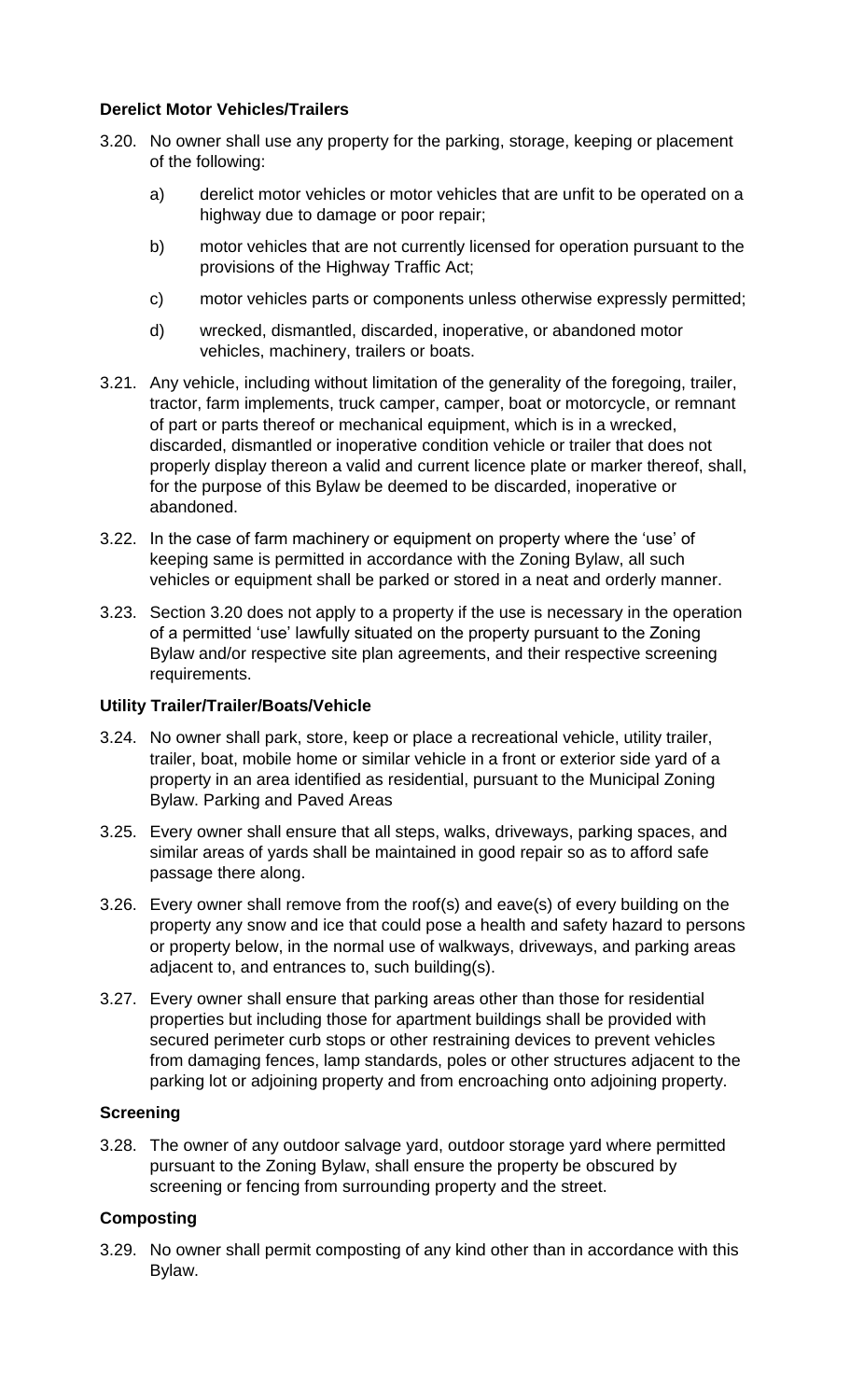- 3.30. All composting shall be carried out in accordance with the following requirements:
	- a) Composting is permitted only in a rear yard of a dwelling unit;
	- b) Composting shall take place only in a container, pile or digester and only on land on which a dwelling unit is located;
	- c) Any compost containers or digesters used for composting shall be kept covered tightly at all times, except when being emptied or filled;
	- d) There shall be no more than two (2) compost containers, piles or digesters used for composting on each parcel of land on which a dwelling unit is located, for a total composting capacity on the land of not more than two (2) cubic metres;
	- e) No feces shall be placed in a compost container, pile or digester used for composting;
	- f) No offensive odour shall be permitted to emanate from the compost container, pile or digester used for composting;
	- g) Maintained in such a manner to deter animals, rodents or vermin;
	- h) Organic materials placed in a compost container shall be kept covered with yard waste, soil or humus;
	- i) Any compost container, pile or digester used for composting shall be set back at least 1.2 meters (3.93 ft.) from any lot line; and
	- j) In a pile no larger than one square metre and  $1.2$  metres (3.93 ft.) in height which shall be enclosed on all sides by concrete block, or lumber, or in a forty five gallon container, a metal frame building with concrete floor, or a commercial plastic enclosed container designed for composting.
- 3.31. Section 3.30 does not apply to a property if composting is necessary for the operation of a permitted 'use' lawfully situated on the property pursuant to the Municipality's Zoning Bylaw.

### **Firewood**

- 3.32. No owner shall keep fire wood on property in an urban property unless actually used for wood burning on the property.
- 3.33. Firewood shall be kept, stored or placed in a rear or side yard provided the following provisions are met:
	- a) firewood stored in a side yard or rear yard shall be at least 0.6 metres (24 inches) from every property line;
	- b) no piece of firewood shall exceed 0.6 metres (24 inches) in length and all firewood shall be stacked in an orderly pile
	- c) on a property that is less than 0.4 hectares (1 acre) in area, no firewood piles shall exceed 1.5 metres (59 inches) in height or cover an area larger than 6.0 metres square (64 square feet);
	- d) The firewood pile is stored not to exceed a total height of more than 2.43 meters (8 ft.) in a rear yard or 1.82 meters (6 ft.) in a side yard; and
	- e) The firewood should not be piled along a fence which might facilitate climbing, where a pool may be located on adjacent property.
- 3.34. Section 3.33 does not apply to a property if the storage of firewood is necessary for the operation of a permitted 'use' lawfully situated on the property pursuant to the Municipality's Zoning Bylaw.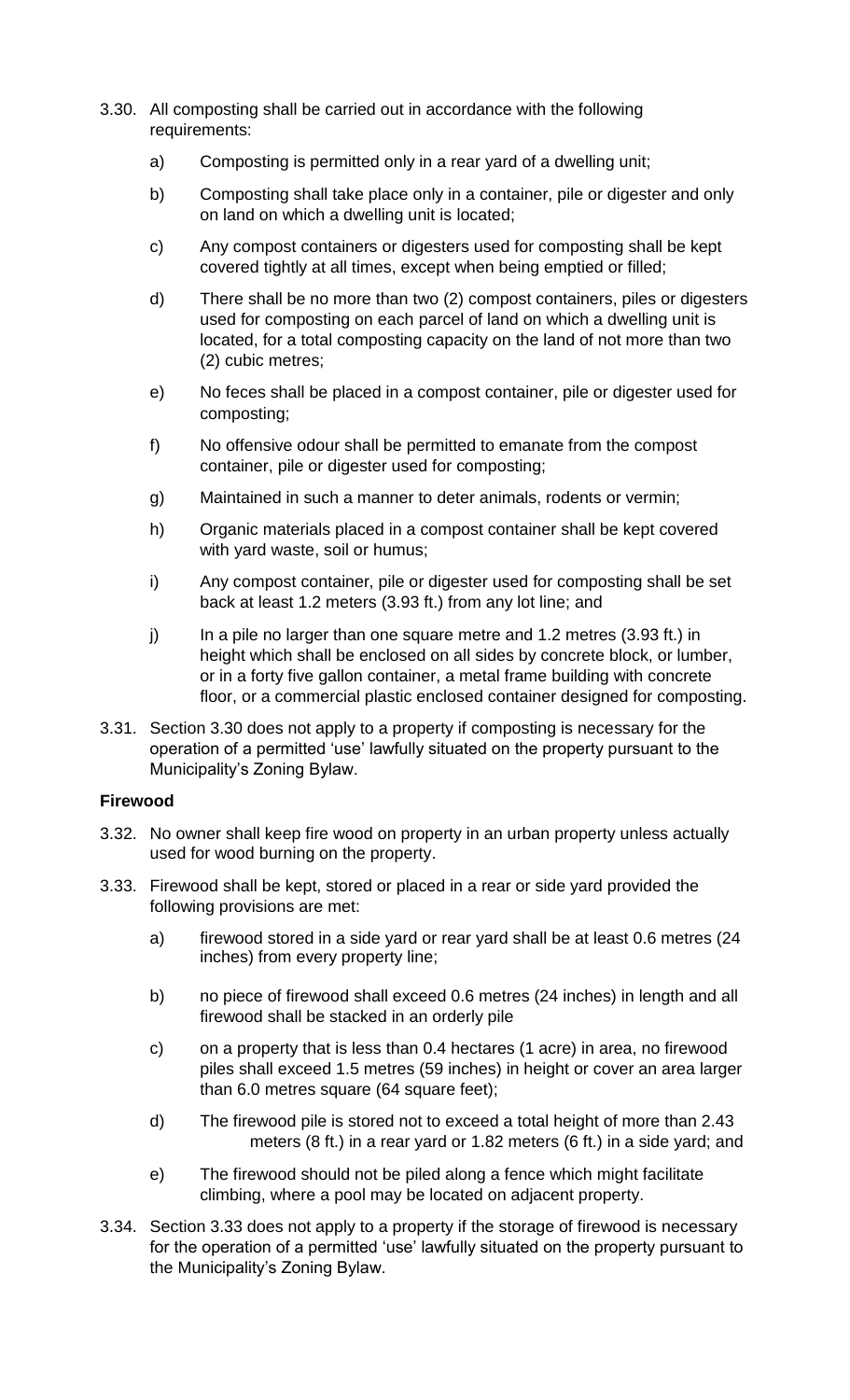### **Public Nuisance**

- 3.35. Interpretation
	- a) Whether a thing or activity annoys or disturbs a person or otherwise constitutes a nuisance is a question of fact to be determined by a Court hearing a prosecution pursuant to sections 3.36-3.40 of the Bylaw.
	- b) In making a determination with respect to an offence under this Part a Court may take into consideration any or all of the following factors:
		- i. the frequency of the activity;
		- ii. the intensity and duration of the activity;
		- iii. the time of day or season;
		- iv. the nature of the surrounding area;
		- v. the effect of the thing or activity on a complainant or complainants; and
		- vi. the effect of the thing or activity on the surrounding area.

#### **Dust**

- 3.36. Every owner shall maintain his/her property in a manner to prevent accumulations of dust or dirt from spreading to neighbouring properties.
- 3.37. Section 3.36 does not apply to agricultural property if the dust is necessary in the operation of a permitted 'use' lawfully situated on the property pursuant to the Zoning Bylaw.

#### **Light**

- 3.38. No owner of property shall allow an outdoor light to shine directly into the living or sleeping areas of an adjacent dwelling house.
- 3.39. No owner of a property shall cause or permit light to be broadcast directly from that property onto another property.
- 3.40. An outdoor light shall not constitute a violation of subsection 3.38 or 3.39 if the owner or occupier of the property shields the light from shining directly at the living or sleeping areas of the adjacent dwelling house.

#### **Graffiti**

- 3.41. No person shall place, cause or permit graffiti to be placed on any property within the Municipality.
- 3.42. Every owner shall at all times maintain property free of graffiti.

#### **Standing Water**

- 3.43. No owner shall permit standing water for a period in excess of three (3) days on property including but not limited to on the ground, in waste, debris, accessory structures or property.
- 3.44. Every owner of property containing a swimming pool, hot tub, wading pool or artificial pond shall maintain such swimming pool, hot tub, wading pool or artificial pond in good repair and working condition and free of standing water.
- 3.45. Any person owning a property in the Municipality where a natural pond or marsh exists, shall when ordered by the Medical Officer of Health that significant medical hazard exists, shall take the steps outlined by the Medical Officer of Health to remedy the situation. Not limiting the foregoing, it may include the filling or draining of the body of water or the treatment of the same with a larvicide.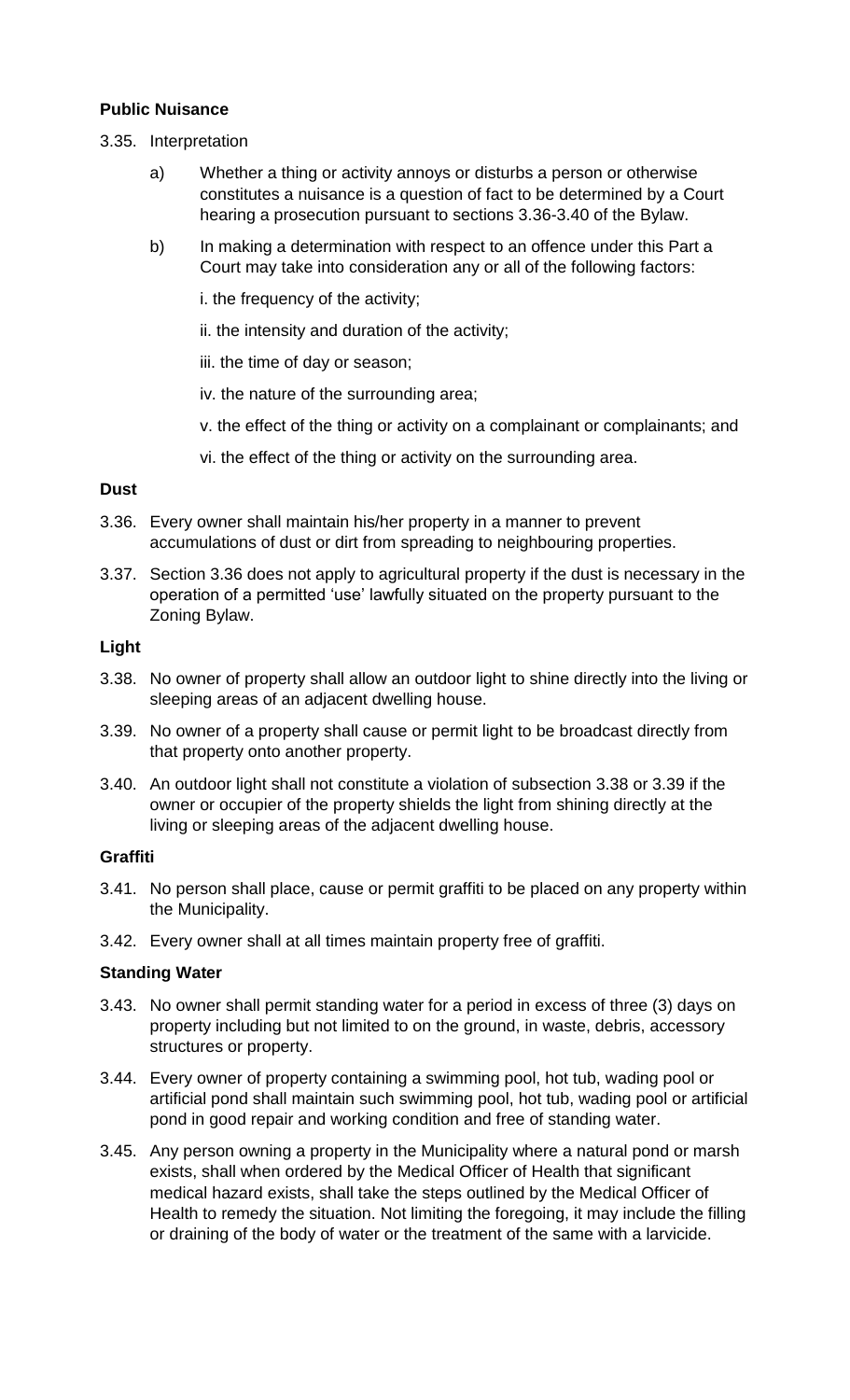### **Sanitary Sewage**

3.46. No owner shall discharge or permit the discharge of sanitary sewage onto the surface of the ground whether into a natural or artificial surface drainage system.

#### **Drainage**

- 3.47. Every owner shall ensure that all storm water, run-off from downspouts and impervious surfaces on the property is contained within the limits of the property until absorbed by the soil or drained to a swale, watercourse or storm sewer.
- 3.48. Every owner shall ensure that all storm water, including roof drainage is drained from the property so as to prevent recurrent or excessive ponding or the entrance of water to a basement or cellar.
- 3.49. Every owner shall ensure that roof drainage is not to be discharged directly onto sidewalks, stairs or neighbouring property.
- 3.50. Every owner shall ensure catch basins and storm drains installed on property, be maintained in a good state of repair and free from conditions which would impede the natural flow of water.
- 3.51. No owner of property shall obstruct or permit the obstruction of a watercourse on such property.
- 3.52. Every owner of property shall:
	- a) If there is reoccurring excessive ponding ensure adequate drainage is installed.
	- b) Ensure that such property is not filled, graded, re-graded or altered in any way that would change existing surface drainage patterns or create additional storm water run-off onto any adjacent property.

#### **Swimming Pools**

- 3.53. Every owner shall ensure that any swimming pool, hot tub or sump pump discharge from property is drained so as to prevent ponding or entrance of water into a basement or cellar; not discharged onto walkways, boulevards stairs or neighbouring properties and if chlorinated or chemically treated shall be dechlorinated before being discharged to a storm sewer.
- 3.54. Every owner shall keep a swimming pool, hot tub, wading pool, or artificial pond in good repair and working condition.

#### **Boulevards- Grass on Boulevards**

- 3.55. Every owner of a property shall ensure that all boulevards adjacent to their property are kept free from:
	- a) long grass and weeds no longer then 6 inches
	- b) hazardous objects or materials,
	- c) domestic animal excrement,
	- d) rubbish or other debris,
- 3.56. Section 3.55 does not apply to owners of property zoned rural or agricultural, pursuant to the Zoning Bylaw.

### **Snow on Roofs**

3.57. Every owner of a building which is located in close proximity to a sidewalk or highway shall remove snow and ice from the roof of the building to prevent snow and ice from falling upon the sidewalk or highway.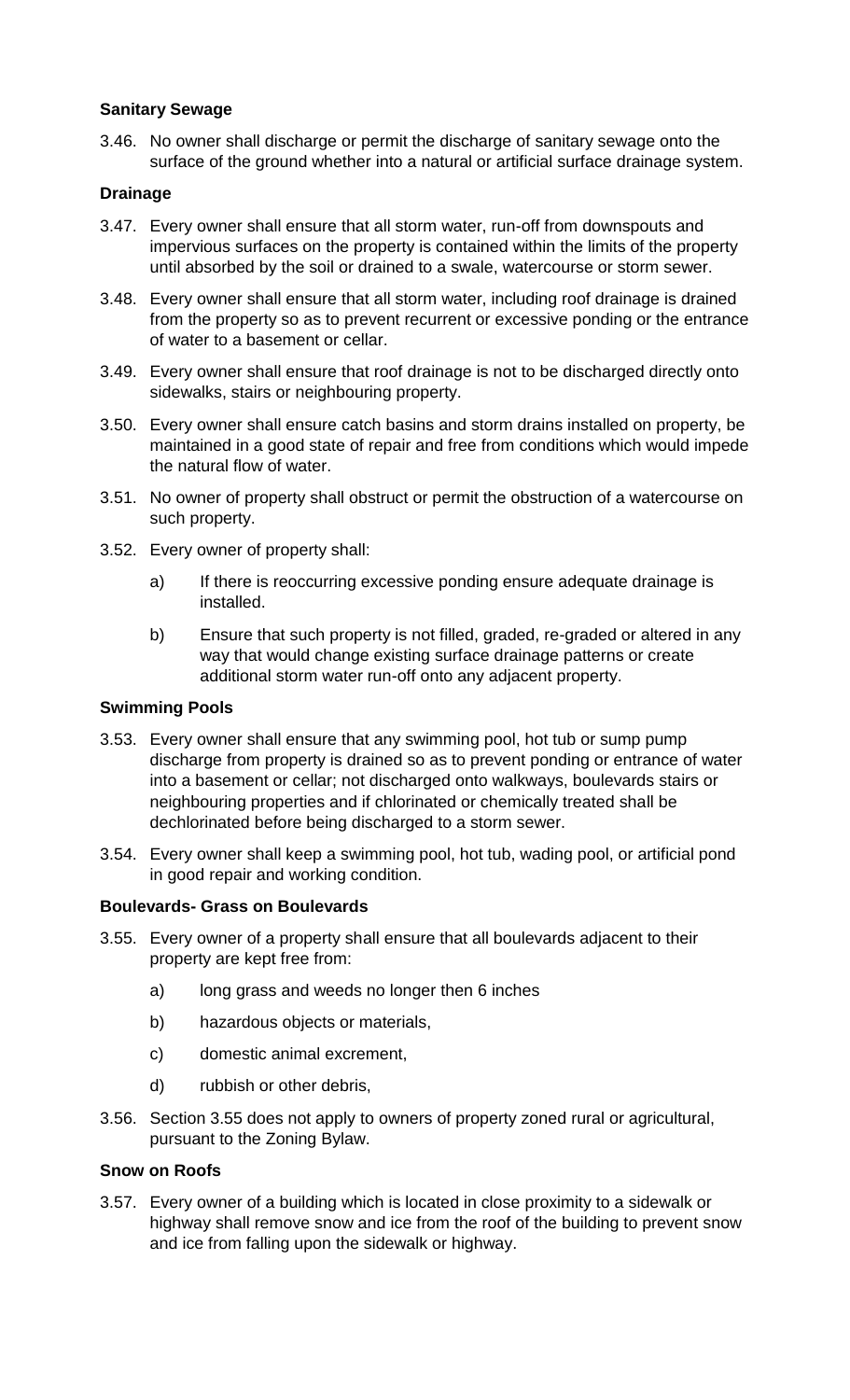3.58. Every owner of a building which is located in close proximity to a sidewalk or highway shall take sufficient care while removing snow and ice from the roof of the building to protect the safety of pedestrian and vehicle traffic.

## **IV. GENERAL PROVISIONS ENFORCEMENT**

## **Inspection**

4 An officer may enter onto land at any reasonable time with property identification to inspect any land to determine whether the provisions of this Bylaw, or an order issued under this Bylaw have been complied with. The Municipality shall charge the owner of the property a fee for the inspection of the property if found in violation with this Bylaw, fees are pursuant to the Municipality's current Fees and Charges Bylaw.

## **Obstruction**

4.1. No person shall hinder or obstruct, or attempt to hinder or obstruct, any person who is exercising a power or performing a duty under this Bylaw.

### **Order to Discontinue Activity**

4.2. If an officer has reasonable grounds to believe that a contravention of this Bylaw has occurred, the officer may make an order requiring the owner of the land and person who contravened the Bylaw, or who caused or permitted the contravention, or the owner or occupier of the land on which the contravention occurred, to discontinue the contravention.

### **Order**

- 4.3. If an officer is satisfied that a contravention of this Bylaw has occurred, the officer may make an order requiring the work to be done to correct the contravention.
- 4.4. An order issued under the authority of this Bylaw, shall set out:
	- a) the municipal address of the property on which the contravention occurred;
	- b) the date of the contravention;
	- c) the reasonable particulars of the contravention of the Bylaw;
	- d) the date by which there must be compliance with the order; the order must allow at least 72 hours from the date of service for the owner to comply with the order

and

e) notice that if the work is not done in compliance with the Order by the deadline, the municipality may have the work done at the expense of the owner and the cost of the work may be recovered by adding the amount to the owner's tax roll.

### **Service of Orders**

4.5. The order may be served personally on the person to whom it is directed or by registered mail to the last known address of that person, in which case it shall be deemed to have been served on the fifth day after mailing. Service on a corporation can be made by registered mail to the corporate mailing address.

### **Unable to effect service**

4.6. If the Municipality is unable to effect service on the owner, a placard containing the terms of the order may be placed in a conspicuous place on the land and the placing of the placard shall be deemed to be sufficient service of the order on the owner.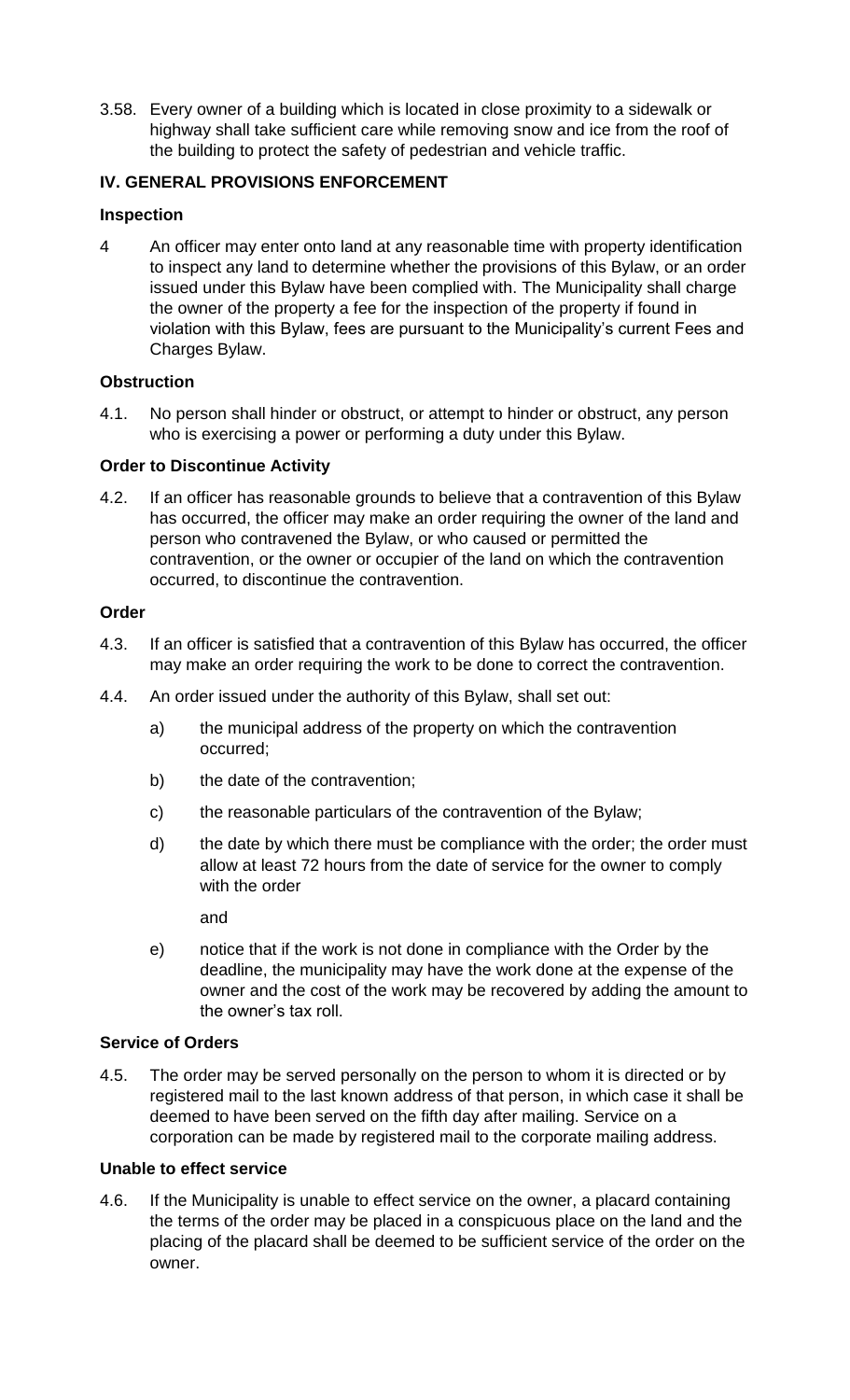## **Work Done by the Municipality**

- 4.7. If the work required by an order under the provisions of this Bylaw, is not done within the specified period, the, Municipality in addition to all other remedies it may have, may do the work at the owner's expense and may enter upon the land, at any reasonable time, for this purpose.
- 4.8. If the costs for work pursuant the provisions of this Bylaw are not paid to the Municipality within 30 days of written demand thereof, the Treasurer for the Municipality may add the costs, including interest, to the tax roll for the property and collect them in the same manner as municipal taxes.

## **Offence and Penalty**

- 4.9. Every person who contravenes this Bylaw, including an order issued under this Bylaw, is guilty of an offence.
- 4.10. Any person who is in contravention of any provision of this Bylaw, or who fails to comply with an Order issued under this Bylaw shall be deemed to be committing a continuing offence for each day that the offence remains in contravention, or for each day that they fail to comply with the Order.
- 4.11. On conviction, a person may be liable:
	- a) upon a first conviction, to a fine of not less than \$100.00 and not more than \$50,000.00;
	- b) upon a second or subsequent conviction for the same offence, to a fine of not less than \$400.00 and not more than \$100,000.00;
	- c) upon conviction for a continuing offence, to a fine of not less than \$100.00 and not more than \$10,000 for each day or part of a day that the offence continues. The total of the daily fines may exceed \$100,000.00; and
	- d) upon conviction of a multiple offence, for each offence included in the multiple offence, to a fine of not less than \$100.00 and not more than \$10,000.00.The total of all fines for each included offence is not limited to \$100,000.00.
- 4.12. For the purposes of this Bylaw:
	- a) "multiple offence" means an offence in respect of two or more acts or omissions each of which separately constitutes an offence and is a contravention of the same provision of this Bylaw; and
	- b) "subsequent offence" means a second or subsequent offence if the act giving rise to the offence occurred after a conviction had been entered at an earlier date for the same offence.

# **V. ENFORCEMENT**

- 5. This Bylaw maybe enforced by an officer, peace officer or any other person hired or appointed by the Municipality for the purposes of enforcing this Bylaw.
- 5.1. The Municipality may recover its costs of remedying a violation of this Bylaw by invoicing the owner, by instituting court proceedings or by adding the cost including interest to the tax roll in the same manner as municipal taxes in accordance with section 446 of the Municipal Act, 2001 and the exercise of any one remedy shall not preclude the exercise of any other available remedy.

# **VI. VALIDITY & SEVERABILITY**

6. Notwithstanding any section, subsections, clause, paragraph or provision of this Bylaw, or parts thereof may be declared by a court of competent jurisdiction to be invalid, unenforceable, illegal or beyond the powers of Council to enact, such section or sections or parts thereof shall be deemed to be severable and that all other